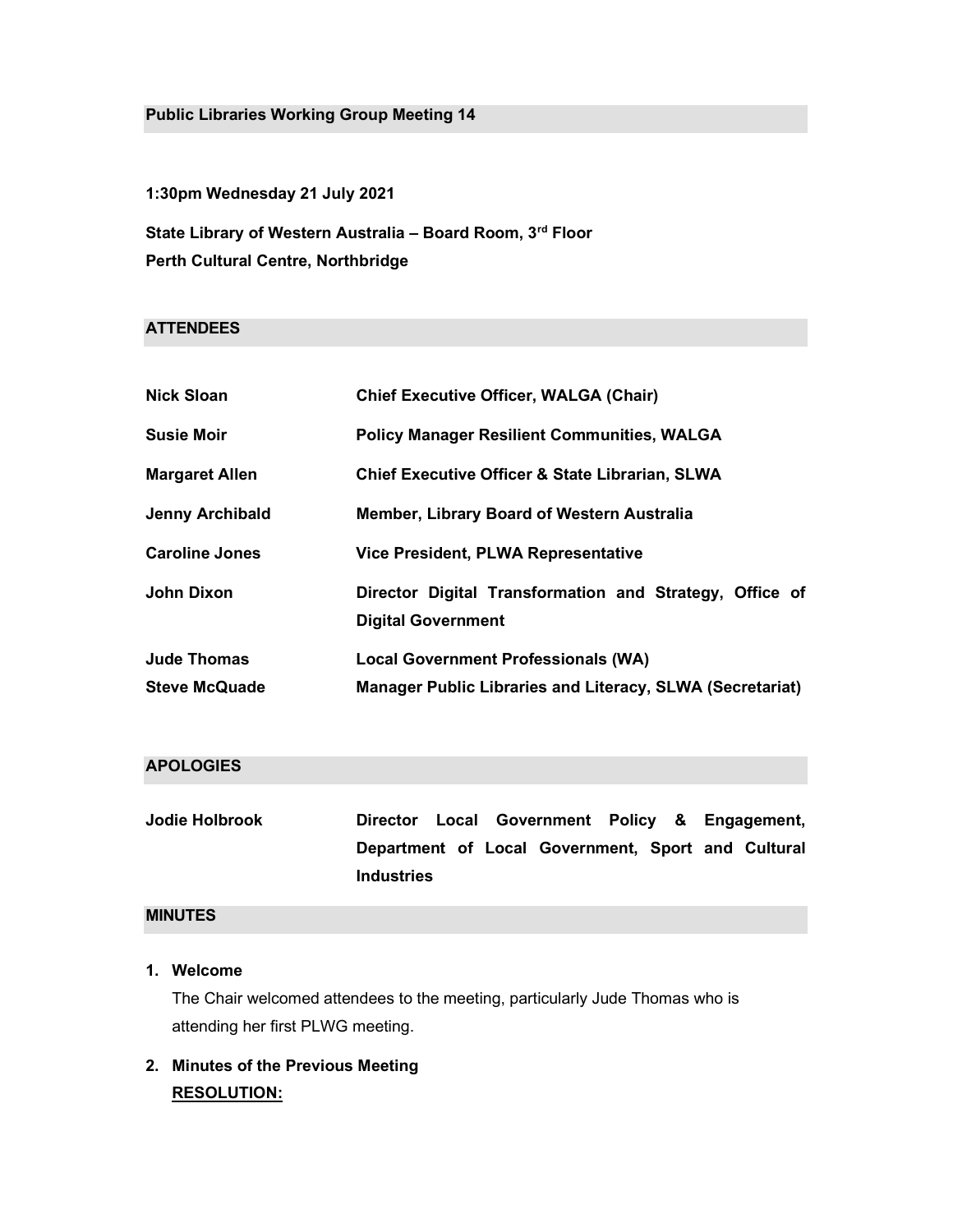### The draft Minutes of the meeting of 17 May 2020 were endorsed unchanged.

### 3. Actions

# 3.1 Review actions from previous meeting

The actions from the previous meeting were reviewed.

### 4. Strategic Matters

# 4.1 Digital Strategy for the Western Australian Government 2021-2025

- Steve McQuade provided preface as to the launch of the of the Digital Strategy for the Western Australian Government 2021-2025 and its reference to working with local libraries around digital literacy.
- John Dixon provided background on the Digital Strategy and its four strategic priorities: online service delivery, better decision making, safety and security and digital inclusion. Government are taking a strategic approach to working in partnership with community service organisations (libraries/CRC) to support digital inclusion. The blueprint is well progressed with a targeted public consultation undertaken in June to October 2020. Have now taken the findings from that consultation to government and are waiting for direction on how to progress. ODG want agencies to collaborate with community sector organisations and local governments to recommend initiatives for government to pilot.
- Nick Sloane noted the focus of digital inclusion for the group, but also acknowledged the importance of the other pillars, particularly regarding data sharing.
- Margaret Allen noted that learnings were derived from not just SLWA, but other libraries as well, and that other networks can be harnessed to inform initiatives.
- Steve McQuade observed that it is key to keep collaboration going between libraries and ODG as digital inclusion was a strong element of the new Public Libraries Strategy.
- John Dixon indicated that he would be able to provide more information on government agreements and action steps.
- Susie Moir drew attention to the lack of digital and information accessibility for people in remote areas. John Dixon acknowledged that the technology and connectivity needs for councils and areas vary significantly.
- Discussion as to various initiatives that have been cost minimal but also had significant impact.
- Jude Thomas asked about whether the priority of the strategy was to connect people with government services, or to improve general digital literacy. John Dixon answered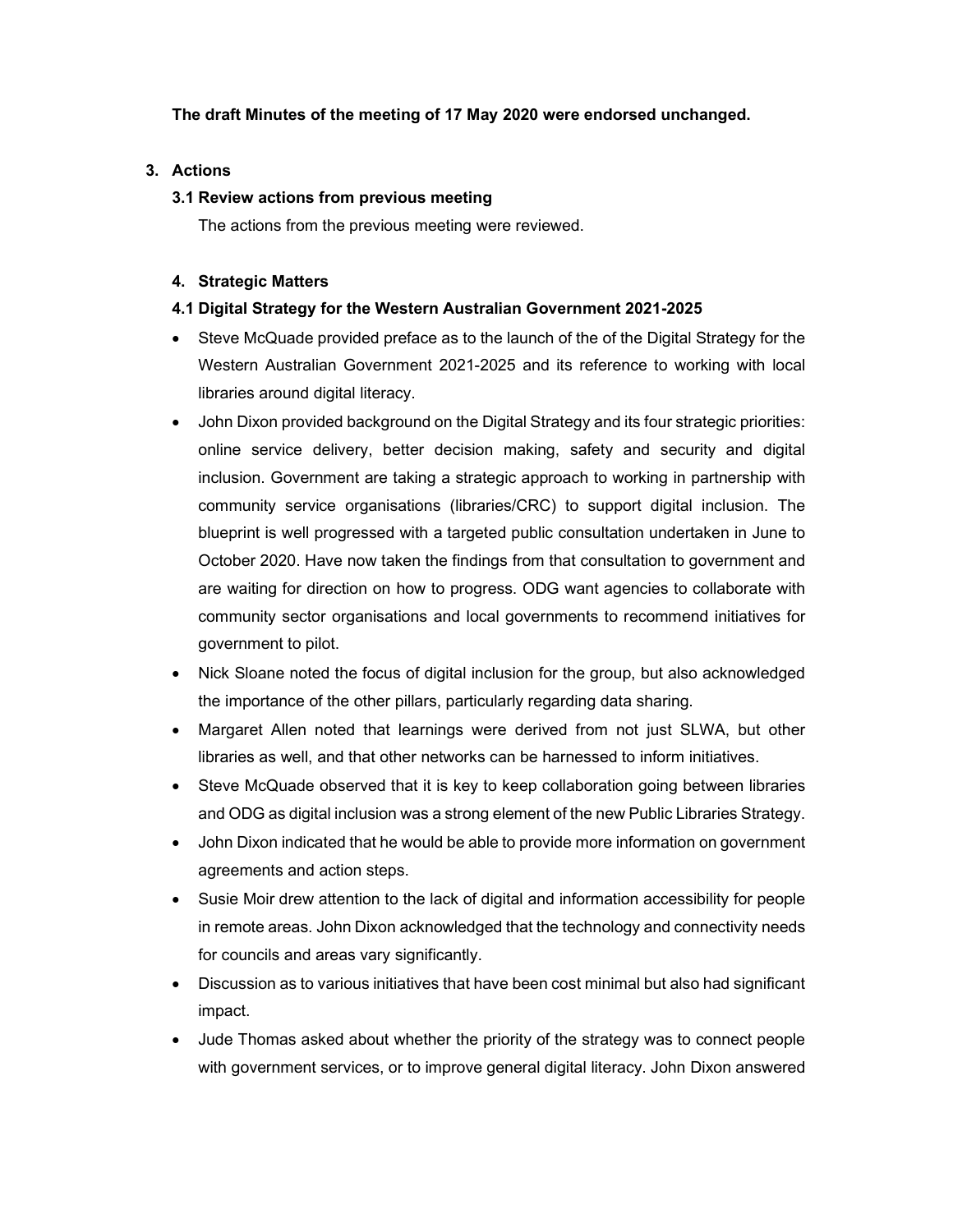that the focus is on connecting with services but that those skills can be transferred to more general digital literacy.

• The PLWG noted the progress of the strategy so far.

#### Action

 John Dixon to circulate the What we heard report to the PLWG members once approved by cabinet.

#### 4.2 Future Strategy Consultation Report

- Steve McQuade provided background and summary of the Future Strategy Consultation report. The feedback from the post consultation survey and PLWA sessions indicated support for four main pillars: digital inclusion, libraries supporting communities, library led learning and demonstrating value and advocacy. Steve McQuade proposed that the PLWG agree on the four arms of the strategy, and also that a consultant lead the development of a draft strategy and undertake targeted community consultation. Caroline Jones noted that the four pillars emerged from the strategy working group and were endorsed during community consultation.
- Steve McQuade noted that the engagement for iThink from broader government was they've highest they've had.
- PLWG endorsed the four pillars noted above as the basis for the new public library strategy.
- Discussion as to selection of a suitable consultant. Caroline Jones noted that the consultant should be effective at making the process collaborative and bringing in the right stakeholders. Susie Moir suggested the possibility of doing phone interviews to ensure targeted interaction with Tier 2 and Tier 3 libraries. Margaret Allen observed that it was possible but depended on scope and budget. Margaret Allen expressed concern for looking for a consultant outside of WA due to COVID uncertainties, especially if the work involved physical travel. Nick Sloan noted that the consultant will need to be comfortable consulting in a more contemporary way (virtually). Nick Sloan clarified that the consultant's brief would be presented to PLWG at the next meeting. Steve McQuade asked if the working group should also start seeking proposals. Margaret Allen proposed circulating the brief.
- Jude Thomas asked for further clarification as to the fourth pillar "Demonstrating value and advocacy". Steve McQuade indicated that the fourth pillar relates to how WA public libraries take a collective approach to demonstrating dollar value and seek funding opportunities. Jude Thomas suggested that an economist would be a valuable member of a consulting team to achieve this.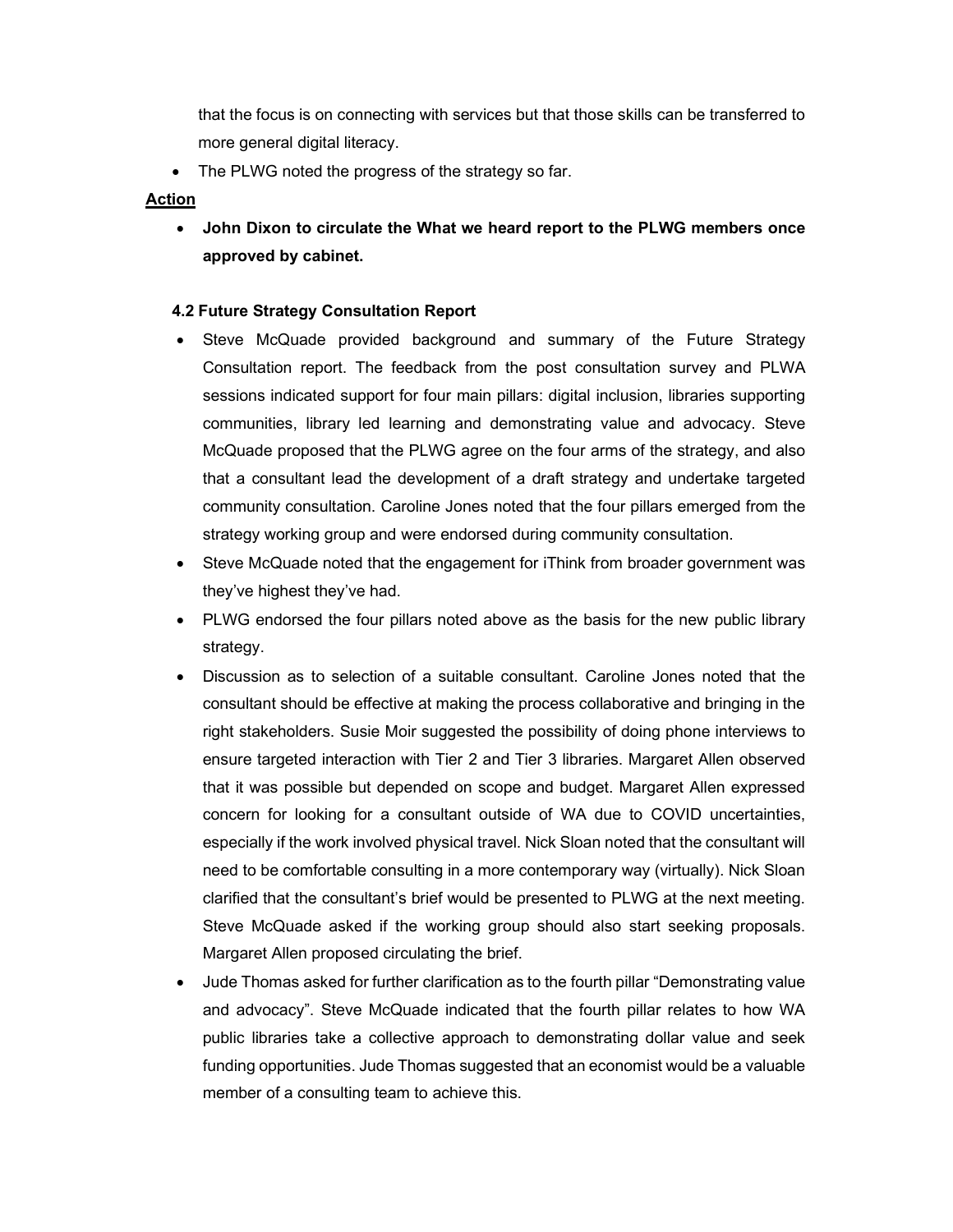- The PLWG agreed to task the Public Library Strategy Working Group (PLSWG) to develop and circulate the consultant's brief out of session and seek proposals to be presented to PLWG at their next meeting.
- Discussion as to member representatives of PLWG willingness to contribute funding towards a consultant to draft the new WA public library strategy and undertake community consultation. Steve McQuade indicated that the State Library of WA were prepared to allocate funds for this purpose. Caroline Jones noted that PLWA had also indicated support for contributing to funding. Nick Sloan noted that more information would be required but that in principle funding support would be considered, with financial implications being considered at the next meeting. Jude Thomas noted that as it was her first meeting she was not prepared to commit funds from LG Professionals, but as library professionals do not make up a high membership of LG Professionals they may not be supportive. John Dixon clarified that the government commitment would come through SLWA.
- PLWG committed in principle to jointly fund a consultant to draft the new WA public library strategy and undertake community consultation, noting the position of LG Professionals.
- PLWG endorsed the recommendations of the report.

# Action

- PLSWG to develop a consultant's brief for approval by PLWG out of session.
- PLSWG to seek proposals from consultants willing to develop a draft strategy and undertake community consultation.

# 5. Standing Items

# 5.1 Tiered Model & Funding

- Steve McQuade provided a brief update as to the grant process, now that the first full branch round for the 2021-22 financial year has been completed. There was a slight increase in the number of Tier 1 library applications, but a decrease in Tier 2 and 3 applications and the amount was undersubscribed. A midyear round is now being considered to use the remaining funding.
- Discussion about the difficulty of engaging with Tier 2 and Tier 3 libraries. Margaret Allen indicated that a priority for SLWA may be to target libraries with no public access PC.
- Susie Moir asked if discarded physical items from higher funded libraries could be offered to Tier 2 and Tier 3 libraries. Margaret Allen answered that this has been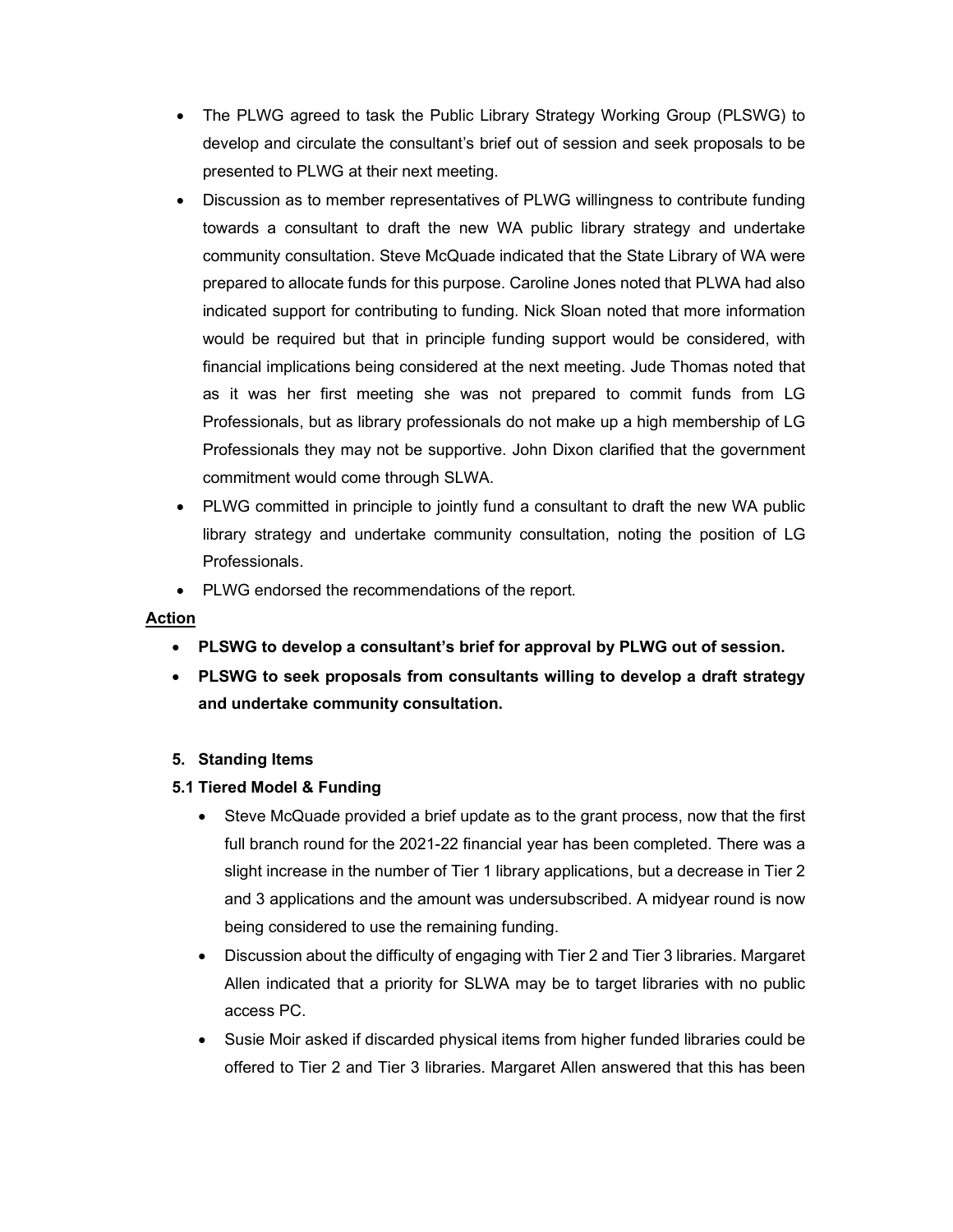considered but that the freight and handling costs of shipping the books were often more expensive than the retail cost of the books.

- Caroline Jones noted that application for this grant opportunity did not decrease the libraries book funding.
- Caroline Jones indicated that the feedback from the PLWA sessions indicated strong support for one library management system (One Card), particularly among smaller libraries. Margaret Allen noted that options were still being explored in relation to SLWA's current LMS.

# 6. Other Business

- Margaret Allen asked about the status of the previously requested feedback regarding updates to the regulations for public libraries that support the Act. Steve McQuade answered that this had gone back to PLWA and that Alison Oliver had intended to set a meeting with Oliver Gatty. Steve McQuade proposed setting a meeting with Alison Oliver to follow-up and report back to the group.
- Jude Thomas clarified that this was part of the endorsed strategy. Margaret Allen noted that it was.
- Nick Sloan asked if any work had been done around this. Margaret Allen noted that some consultation with local governments had taken place last year as to the expectations and wishes for the regulations.
- Steve McQuade noted that LG Professionals was not recognised in the Terms of Reference and proposed updating and circulating those prior to the next meeting.

#### Action

- Steve McQuade to set up a meeting with Alison Oliver to look at the feedback for the regulations and report back to PLWG.
- Steve McQuade to update the Terms of Reference to recognise LG Professionals and circulate prior to the next meeting.

# 7. Key messages to Stakeholders

- The groups represented are ensuring that they collectively address the gaps in accessing the tiered model funding, regarding who is being missed and how to get that information to them.
- PLWG are progressing the Public Library Strategy based around the four identified pillars: digital inclusion, libraries supporting communities, library led learning and demonstrating value and advocacy.